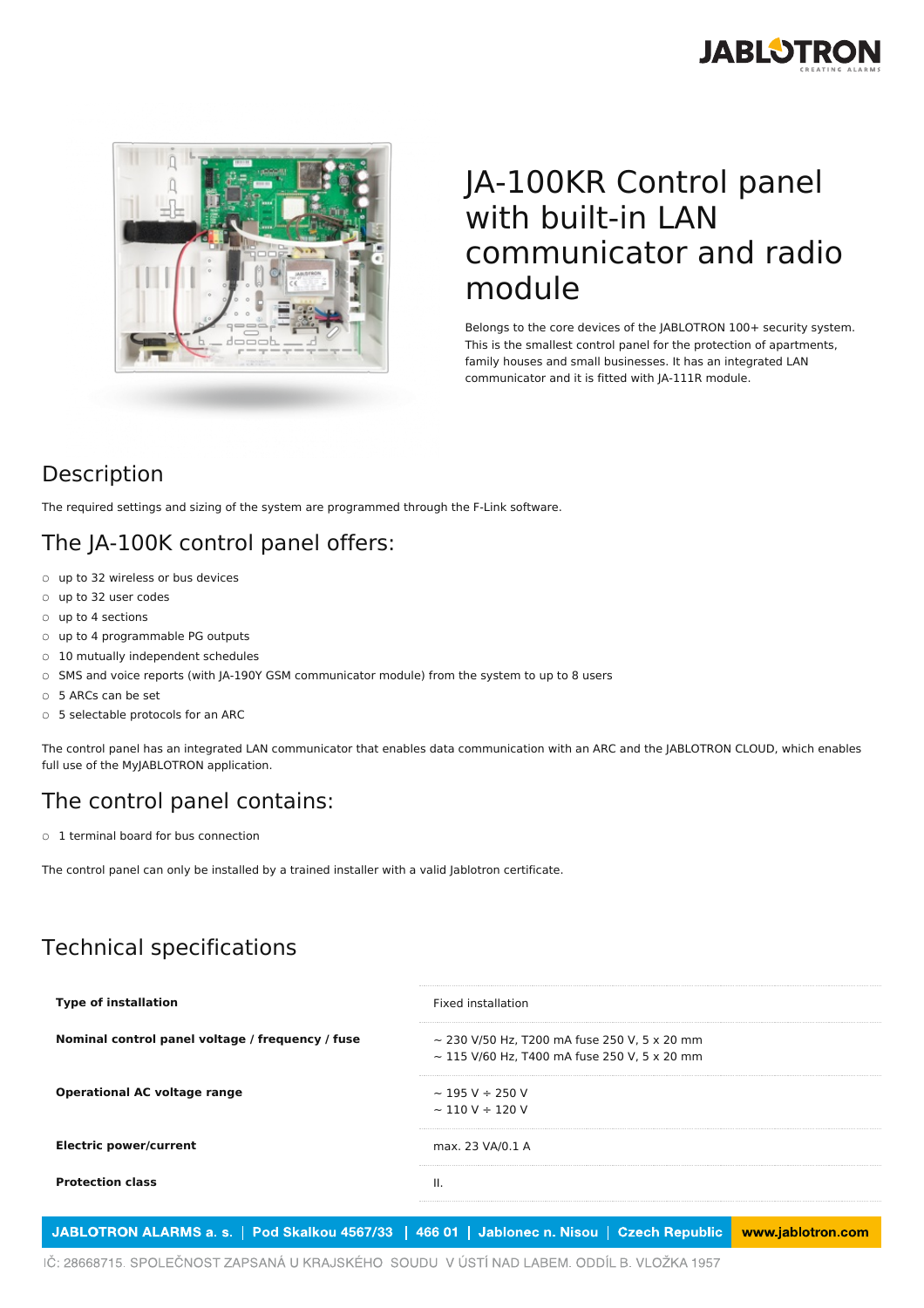

| <b>Back-up battery</b>                                           | 12 V; 2.6 Ah max. (lead-acid)                                                                                                                                                                                                                                                                                                                     |
|------------------------------------------------------------------|---------------------------------------------------------------------------------------------------------------------------------------------------------------------------------------------------------------------------------------------------------------------------------------------------------------------------------------------------|
| Low battery voltage (fault indication)                           | $\leq$ 11 V                                                                                                                                                                                                                                                                                                                                       |
| Maximum battery charging time                                    | $48 \div 72$ hrs                                                                                                                                                                                                                                                                                                                                  |
| BUS voltage/max. voltage ripple (red-black)                      | $12.0 \div 13.8 \text{ VDC}/\pm 100 \text{ mV}$                                                                                                                                                                                                                                                                                                   |
| Max. continuous consumption from the control panel<br>$BUS + RJ$ | 400 mA permanently (1000 mA for 5 minutes)                                                                                                                                                                                                                                                                                                        |
| @ 12 hours backup (2.6 Ah)                                       | LAN OFF: 125 mA - consumption of modules JA-190X (Y)<br>LAN ON: 85 mA - consumption of modules JA-190X (Y)                                                                                                                                                                                                                                        |
| <b>Max. number of sections</b>                                   | 4                                                                                                                                                                                                                                                                                                                                                 |
| Max. number of devices                                           | 32                                                                                                                                                                                                                                                                                                                                                |
| Max, number of users                                             | 33                                                                                                                                                                                                                                                                                                                                                |
| Max. number of PG outputs                                        | 4                                                                                                                                                                                                                                                                                                                                                 |
| <b>Alarm connection</b>                                          | Jablotron BUS - dedicated wiring<br>Wireless connection (with JA-111R) - unspecified wireless connection,<br>Jablotron wireless protocol                                                                                                                                                                                                          |
| Alarm system classification                                      | Security grade 2/environmental class II                                                                                                                                                                                                                                                                                                           |
| @ according to standards                                         | EN 50131-1, EN 50131-3, EN 50131-6, EN 50131-5-3, EN50131-10, EN 50136-<br>1, EN 50136-2                                                                                                                                                                                                                                                          |
| @ environment                                                    | indoor general                                                                                                                                                                                                                                                                                                                                    |
| @ operational temperature/humidity                               | -10 °C to +40 °C, relative humidity 75% no condensation                                                                                                                                                                                                                                                                                           |
| @ power                                                          | Type A - primary supply with a charged backup battery                                                                                                                                                                                                                                                                                             |
| @ event history                                                  | approx. 7 million latest events, incl. date and time                                                                                                                                                                                                                                                                                              |
| @ system reaction to communication loss                          | Fault or tamper - according to the pre-set profile<br>@ BUS until 10 sec<br>@ wireless communication in 2 hrs (report)<br>@ wireless communication in 20 min, blocks system to be set                                                                                                                                                             |
| @ reaction to invalid code entry                                 | After 10 wrong code entries a tamper alarm is triggered and according to the<br>selected profile it blocks all control devices for 10 min                                                                                                                                                                                                         |
| @ ATS classification                                             | Supported ATS classes: SP2 - SP 5, DP2 - DP3<br>SPT:<br>type Z<br>Operation type:<br>Pass-Througth<br>Built-in LAN:<br>SP2 - SP5 (with IP protocol)<br>SP2 - SP5 (with IP protocol)<br>JA-190Y<br>JA-190X<br>SP2 (with Contact ID protocol)<br>DP2 - DP3 (with IP protocol)<br>$LAN + JA-190Y$<br>$LAN + JA-190X$<br>DP2 (with IP / CID protocol) |
| @ ATS transmission protocols                                     | JABLO IP, SIA IP, Contact ID, JABLO SMS                                                                                                                                                                                                                                                                                                           |
|                                                                  |                                                                                                                                                                                                                                                                                                                                                   |
| @ ATC protection against substitution and data<br>protection     | Jablotron protocol: Proprietary AES encryption with minimum 128 bit key<br>ANSI SIA DC-09.2012 protocol with 128 bit AES encryption                                                                                                                                                                                                               |

JABLOTRON ALARMS a. s. | Pod Skalkou 4567/33 | 466 01 | Jablonec n. Nisou | Czech Republic www.jablotron.com